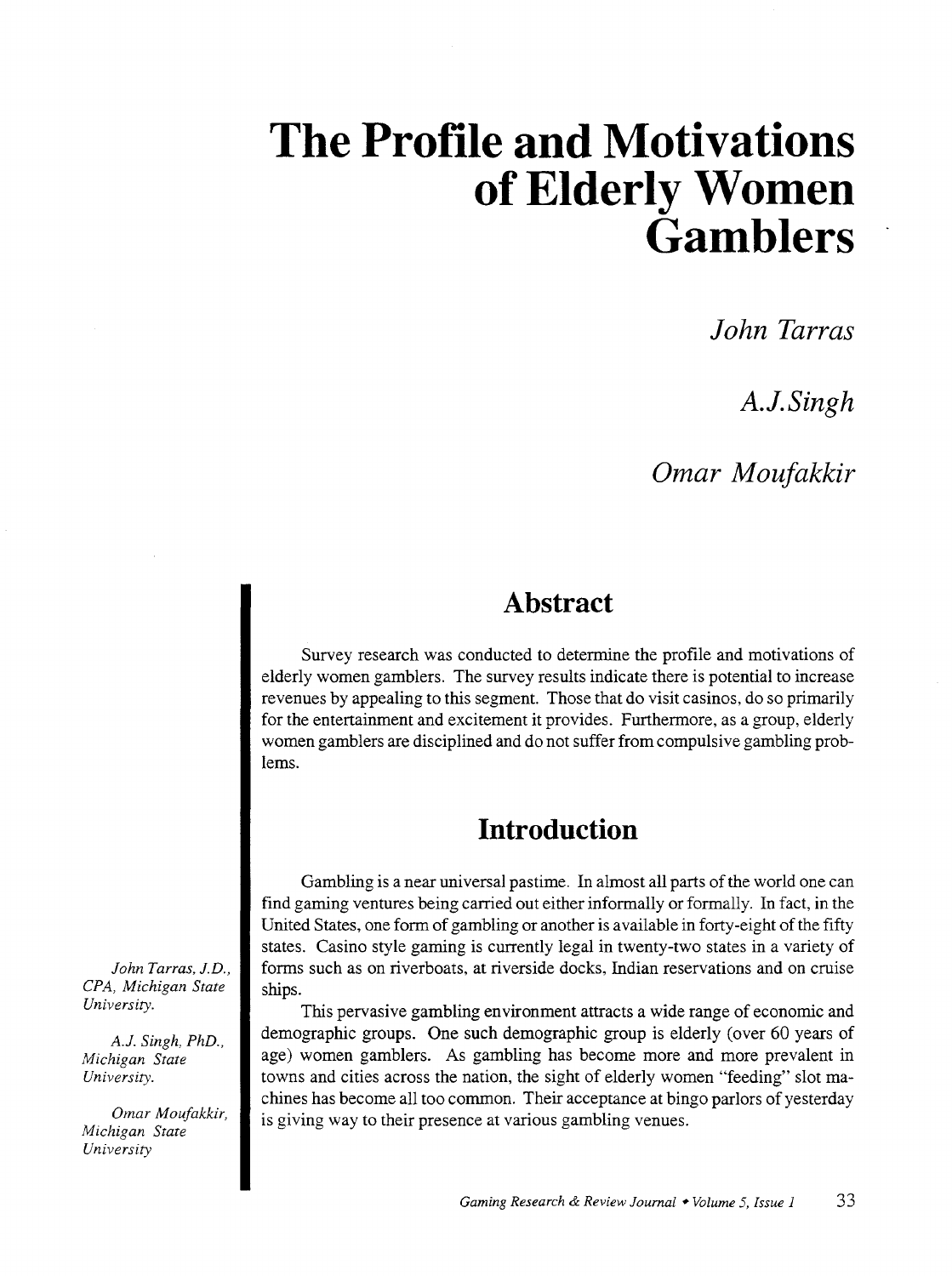# **Objectives of the Study**

Given the large-scale presence of this demographic group in all forms of casino gambling, the study seeks to answer three questions.

- 1. What are the casino visitation characteristics of elderly women gamblers?
- 2. What are their primary reasons for visiting casinos?
- 3. Does gambling as an activity negatively impact elderly women gamblers?

### **Relevance of the Study**

As the U.S. population continues to age, the aging female population represents a significant percentage of this demographic cohort.<sup>1</sup> Women over 60 will represent 54 percent of this demographic cohort in the year 2008 and will continue to dominate (increasing slightly to 55 percent) this demographic cohort until2015. It is important for providers of gambling as a form of leisure activity to understand the gaming behavior and motivations of elderly women gamblers, in order to attract and maintain this segment of the market. This study will provide information to those that want to market this important segment of the gaming market.

### **Literature Review**

The larger context of the present study is best understood by reviewing discussion in the larger body of the gambler profile and motivation literature. In any study seeking to identify the profile of gamblers and their motivations it is important to review some of the existing literature on this subject. These studies served two purposes; 1) provide an understanding of previously conducted studies that have tried to explain why people gamble; and 2) assist in creating the survey instrument for this study.

A sociological categorization of gamblers has been conducted by Faith Freestone, based upon their motivations (Freestone ,1997). The six categories as defined include the following:

**1. Life-liners:** Defined as elderly and generally associated with one type of regular activity, such as bingo (and now apparently slot machines).

**2. Thrill-seekers:** Defined as those gambling for the buzz and action. This group enjoys betting on horses and roulette, because they enjoy the adrenalineinduced rush associated with these games. This group is generally younger and male.

**3. Escape Artists:** Defined as those who indulge in gambling as an escape mechanism. Casinos, bingo halls, betting shops provide such venues. As this group uses gambling as a surreal experience, they are most prone to succumbing to gambling addition.

**4. Social Adventurers:** Defined as those who enjoy the social adventure associated with gaming. A variety of age groups fall into this category.

**5. Accompanists:** Defined as those who accompany friends and relatives to casinos. Their primary motivation is not the casino, but the interaction with their friends at casinos.

34 *Gaming Research* & *Review Journal* • *Volume 5, Issue 1*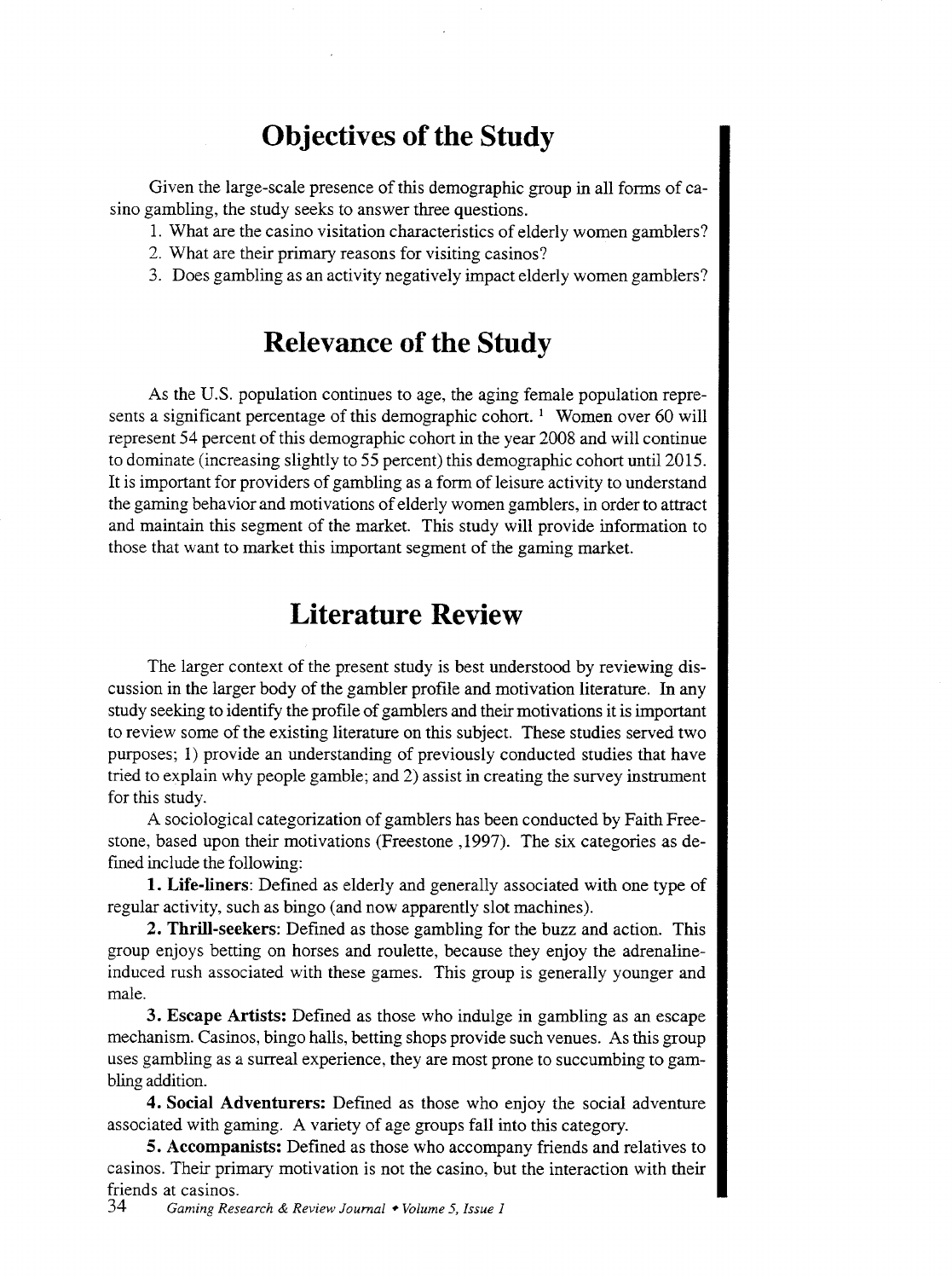**6. Novelty acts:** Defined as those who enjoy learning and experiencing a new environment. This group may be the casino's least loyal group, as they are in search of something novel, which new casinos or another activity may provide.

A similar categorization conducted by Walker (1992) categorized gamblers as regular players, part-time players, professional and serious players. Walker iden- . tified two reasons associated with why people gamble; *psychological factors,*  which are the internal factors that drive a person to gamble, and *situational factors,* which are related to the external environment. These include social and economic reasons (Walker, 1992).

The profit motive, according to some studies, is central to gambling. Many sociologists argue that this profit motive may manifest itself indirectly in the form of desire to portray social snobbery. When conventional ways of social mobility are closed, people may take unconventional methods such as crime or gambling (Devreux, 1980; Tee, 1964).

There is a consensus among most studies on gambling motivations that earning money is not the primary motivation for gambling (Brenner and Brenner, 1990; Martinez, 1983; Glassman, 1995).

A study by Wykes ( 1964) identified eight reasons for gambling, which include:

- 1. The acquisition of unearned money;
- 2. Social cachet or snobbery;
- 3. Sexual compensation;
- 4. Masochism;
- 5. Boredom;

6. Intellectual exercise;

- 7. The desire to prove one's superiority to the forces of chance; and
- 8. Inexplicable excitement.

O'Hyde's study identified four reasons as to why people gamble (O'Hyde, 1978).

- **1.** Entertainment;
- 2. Fun;
- 3. Challenge; and
- 4. Skill Mastery.

An economic perspective on why people gamble is provided by Brenner and Brenner (1990), who state that risk seekers gamble and risk averse individuals do not. A few studies analyzed the reasons why elderly women gamble. Brenner and Brenner (1990) argued that older women gamble because upward mobility in their career has ended, because of insecurity after retirement, and insecurity after the death of their partner.

Some studies have examined the role of socialization in leisure activities in general of elderly women and gambling in particular. According to Tokarski (1993), "being with people and having social contacts are two of the most common aims of the elderly when they look for activity" (Tokarski, 1993: p. 63). However, the fact that many elderly women enjoy playing the slot machine, essentially a solo activity, defies the socialization argument.

Some of the most controversial studies have been done in the area of compulsive gambling. According to Eadington, " though it is clear that most people who participate in gambling activities treat it responsibly as a recreational pursuit, there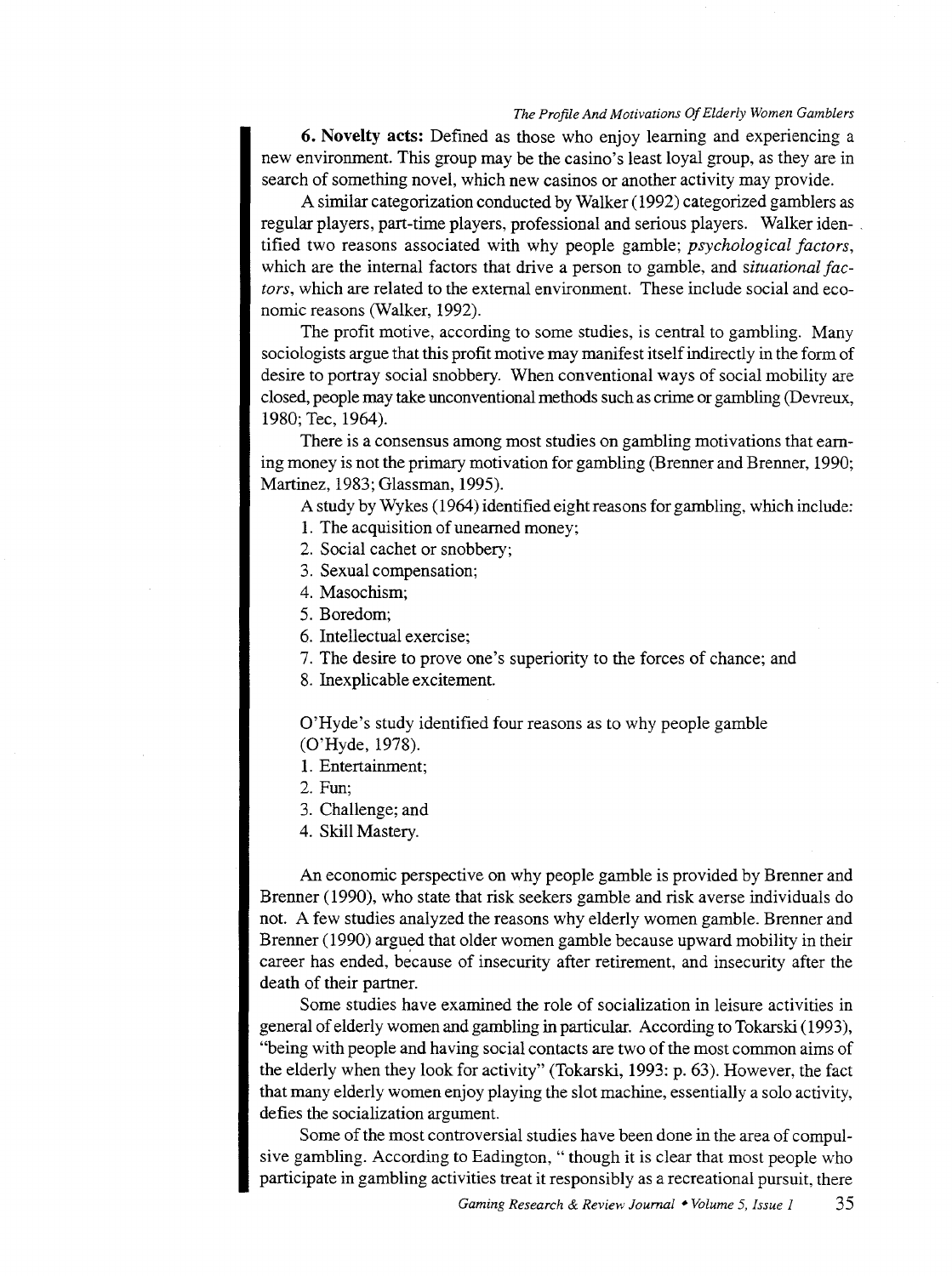is a small but significant portion of the population for whom gambling becomes an obsession, a compulsion, or a pathology —in a word, a problem" (Eadington, 1993:p. xxv ). According to Eadington and other researchers, as commercial gambling continues to become acceptable among the general public, problem gambling will spread as well (Eadington and Cornelius, 1993; Caldwell ,1988; Walker, 1992). Furthermore, some researchers believe that there is a progression of gamblers from occasional to habitual. This progression is characterized by spending more money than planned, spending more time than planned, and risking higher and higher stakes (O'Hyde, 1978).

### **Methodology**

#### **Instrument**

The study's instrument consisted of a mail questionnaire. The questionnaire included a total of twenty-one questions. The first part of the questionnaire assessed the profile of the respondent's casino visit. The nine questions in this section of the instrument were a combination of open-ended and closed questions. The second part of the questionnaire focused on the reasons why the respondents visit casinos. The structure of this section of the questionnaire consisted of a series of statements. Respondents were asked to state the degree of agreement on a fivepoint Likert Scale ranging from "strongly agree" to "strongly disagree". This section also had one open-ended question in which the respondents were asked to state the top 3 reasons why they gamble. The third part of the questionnaire consisted of six open and closed questions to determine the demographic profile of elderly women gamblers.

#### **Sample**

The sampling frame for the study consisted of a simple random sample of 2,000 female heads of households, over 60 years of age, residing in Michigan. The survey was conducted independently by EPIC MRA, a sampling survey firm that used U.S. Bureau of Census data from which the sample was selected. A total of 480 responses were received (from one mailing), of which 478 were useable, yielding a response rate of 23.9 percent.

The demographic profile of the respondents indicated that the average age was 68 years and a majority were married (67 percent). A fairly high percentage were widowed or separated (27 percent). Forty percent of the respondents lived in mid-sized to small cities with populations ranging from 10,000 to 100,000. Twenty one percent lived in rural communities. A typical respondent had at least finished high school, with twelve percent of the respondents having completed a four-year college degree. The vast majority of the respondents (85.6 percent) were empty nesters, with no children at home. As expected, 73.5 percent of the respondents were retired and 13.3 percent stated they were homemakers. The median household income for the group was \$30,000, with 25 percent of the group making more than \$50,000, and the other 25 percent making less than \$20,000.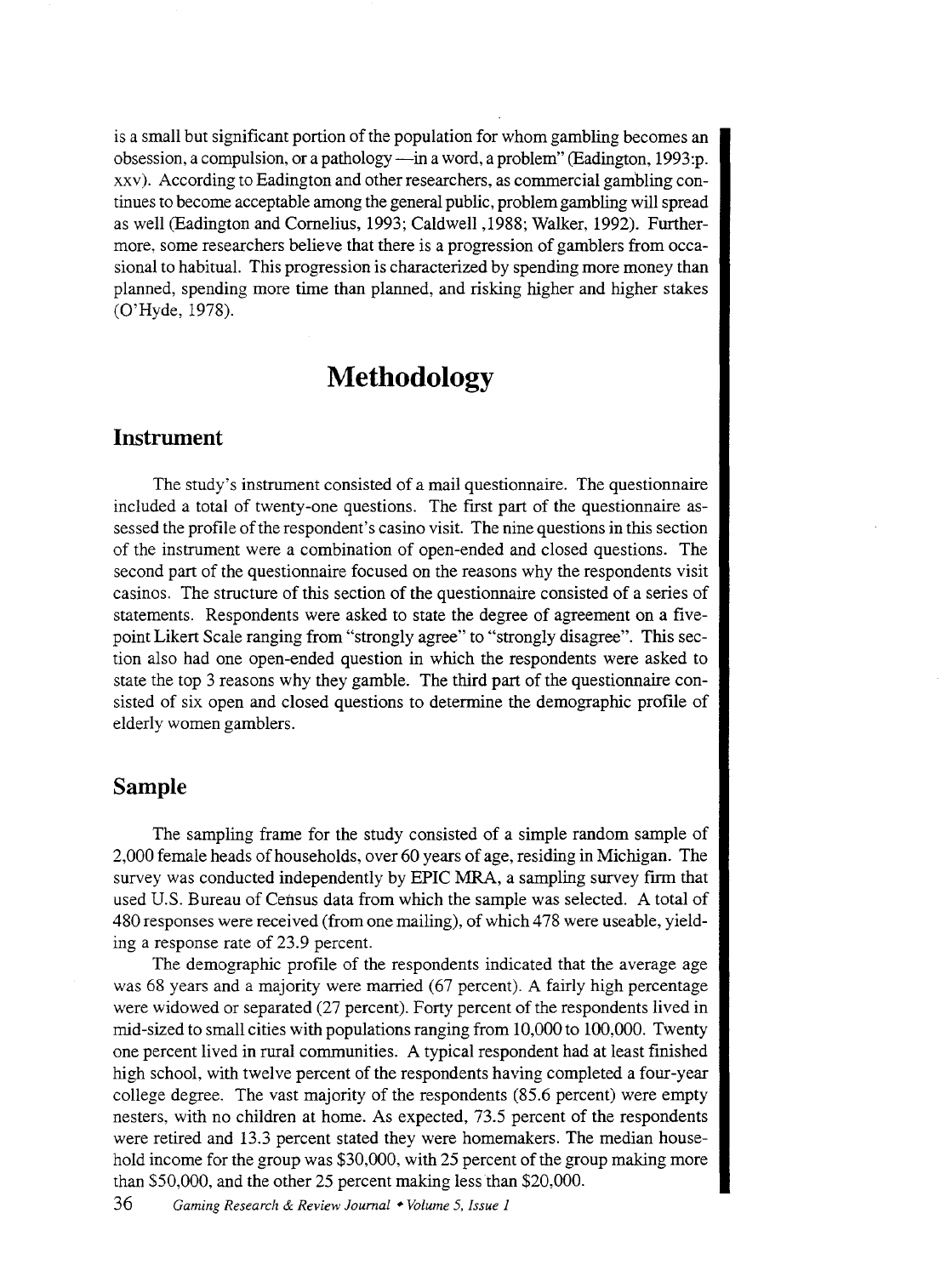### **Data Analysis**

The data were analyzed using the Statistical Package for Social Sciences software (SPSS, 1990), version 9.0. The primary analytical tools used were descriptive, which included mean, median, proportion, standard deviation, range and frequency distribution.

## **Limitations**

A limitation of the study may be attributed to the sampling frame. The study design would have been more robust if a sample of elderly women were chosen from census data of more than one state. While the sample may not be representative of all the states in the U.S., Michigan has fifteen legalized casino sites and the sample may be representative of states in which gamblers have similar exposure to legalized gambling.

## **Discussion of Results**

### **Casino Visitation Profile of Elderly Women Gamblers**

Our survey found that more than half the elderly women respondents, or 56 percent, had visited a casino (Table 1). However, the majority of these women were not regular visitors to a casino. As Table 2 shows, 57 percent of those who said they visited a casino may have been to a casino once or twice in their life. Those that responded that they visit a casino 1-10 times a year were categorized as infrequent visitors: 33.8 percent of the elderly women gamblers fall in this range. Regular infrequent visitors made up 8.4 percent of the total. These individuals visit a casino one to two times a month. Finally, .8 percent of respondents classified themselves as regular visitors, with visits of three to four times a month.

| <b>Table 1</b><br><b>Casino Visitation</b> |                    |                |                                     |  |
|--------------------------------------------|--------------------|----------------|-------------------------------------|--|
| <b>CASINO</b><br><b>VISITATION</b>         | <b>RESPONDENTS</b> | <b>PERCENT</b> | <b>CUMULATIVE</b><br><b>PERCENT</b> |  |
| Yes                                        | 261                | 54.6           | 54.6                                |  |
| No                                         | 217                | 45.6           | 100.0                               |  |
| Total                                      | 478                | 100.0          | 100.0                               |  |

A direct implication of this visitation profile is that there is a large percentage (untapped) of elderly women who have not taken up gambling as a leisure activity. Second, even those that have visited a casino, a large majority are infrequent visi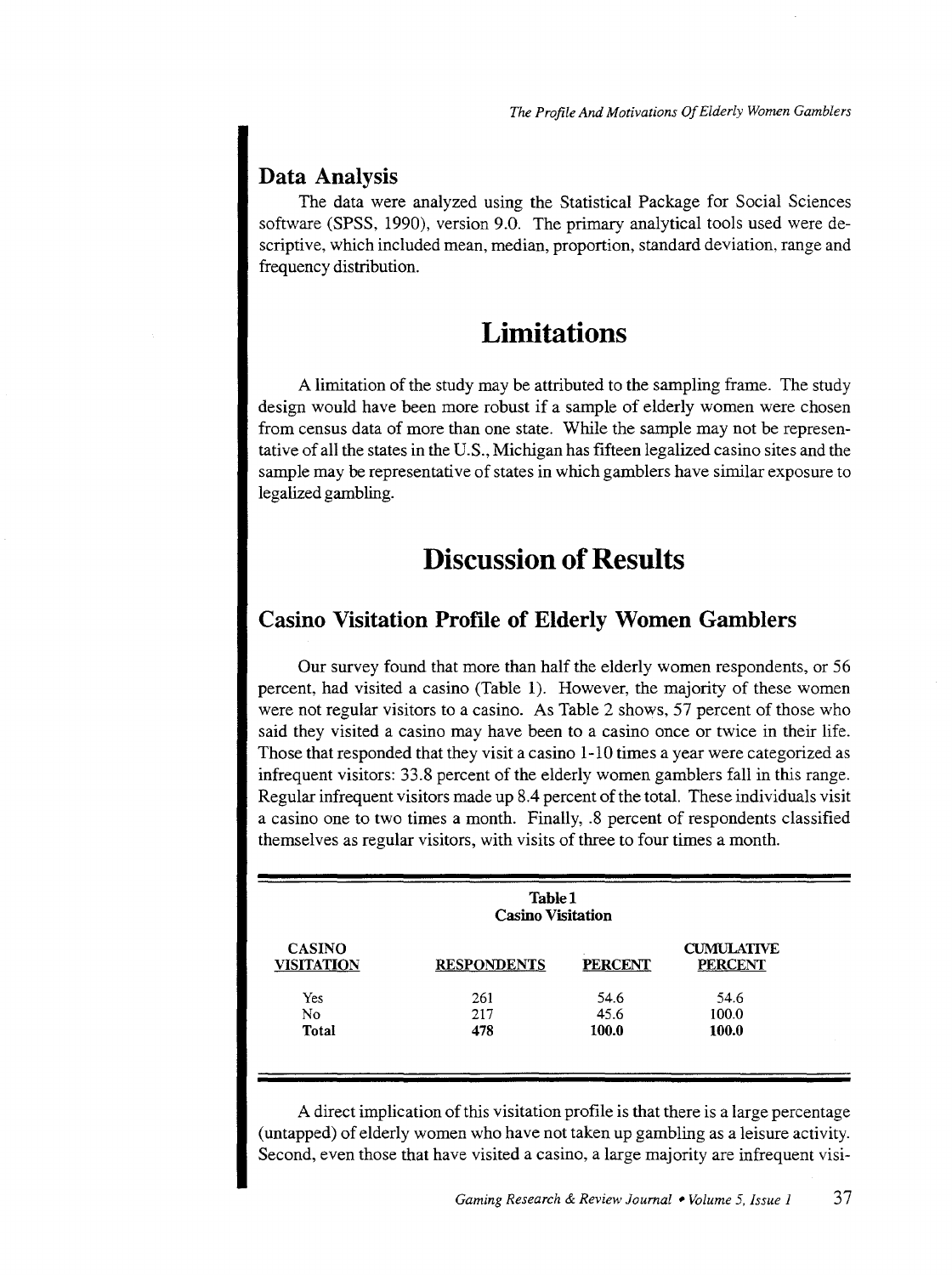tors, and thus represent an upside potential for casinos that wish to target this demographic group.

| <b>Table 2</b><br>Number of Annual Visits To Casinos Among Those Who Visited Casinos |                    |                |  |  |
|--------------------------------------------------------------------------------------|--------------------|----------------|--|--|
| ANNUAL VISITS CATEGORY                                                               | <b>RESPONDENTS</b> | <b>PERCENT</b> |  |  |
| Not a visitor $(1 \text{ or } 2 \text{ times in their lifetime})$                    | 149                | 57.1           |  |  |
| Infrequent visitor (1 to 10 times a year)                                            | 89                 | 33.8           |  |  |
| Regular infrequent visitor (1 to 2 times a month)                                    | 22                 | 8.4            |  |  |
| Regular frequent visitor (3 to 4 times a month                                       | 2                  | 0.8            |  |  |
| Total                                                                                | 261                | 100.0          |  |  |

### **Travel Pattern**

The study indicated that elderly women gamblers tended to go with two distinct, and virtually equal groups, family and/or friends. As Table 3 shows, only 4.3 percent of the women went to a casino alone. This response in favor of group versus individual travel indicates that a gambling trip for elderly women is a social activity.

| Table 3<br><b>Travel Pattern</b> |                    |                |  |  |
|----------------------------------|--------------------|----------------|--|--|
| <b>NATURE OF PARTY</b>           | <b>RESPONDENTS</b> | <b>PERCENT</b> |  |  |
| Family                           | 155                | 47.1           |  |  |
| Friends                          | 132                | 40.1           |  |  |
| Alone                            | 14                 | 4.3            |  |  |
| Other                            | 28                 | 8.5            |  |  |
| Total                            | 329                | 100.0          |  |  |

### **Casino Visitation, Travel Budget**

The amounts budgeted directly for gambling by the women were rather modest. For instance, the median amount budgeted for gambling was \$50.00 dollars and the average amount for the respondents was \$130.46. The next largest travel budget category was transportation with an average of \$112.30 and a median of \$22.50. The large difference between the mean and median statistics indicates a skewed distribution, which may be the result of a group of respondents that reported high budgets due to long distance casino visitation trips, such as those to Las Vegas. In this case the median would be a more representative statistic for analyzing the results.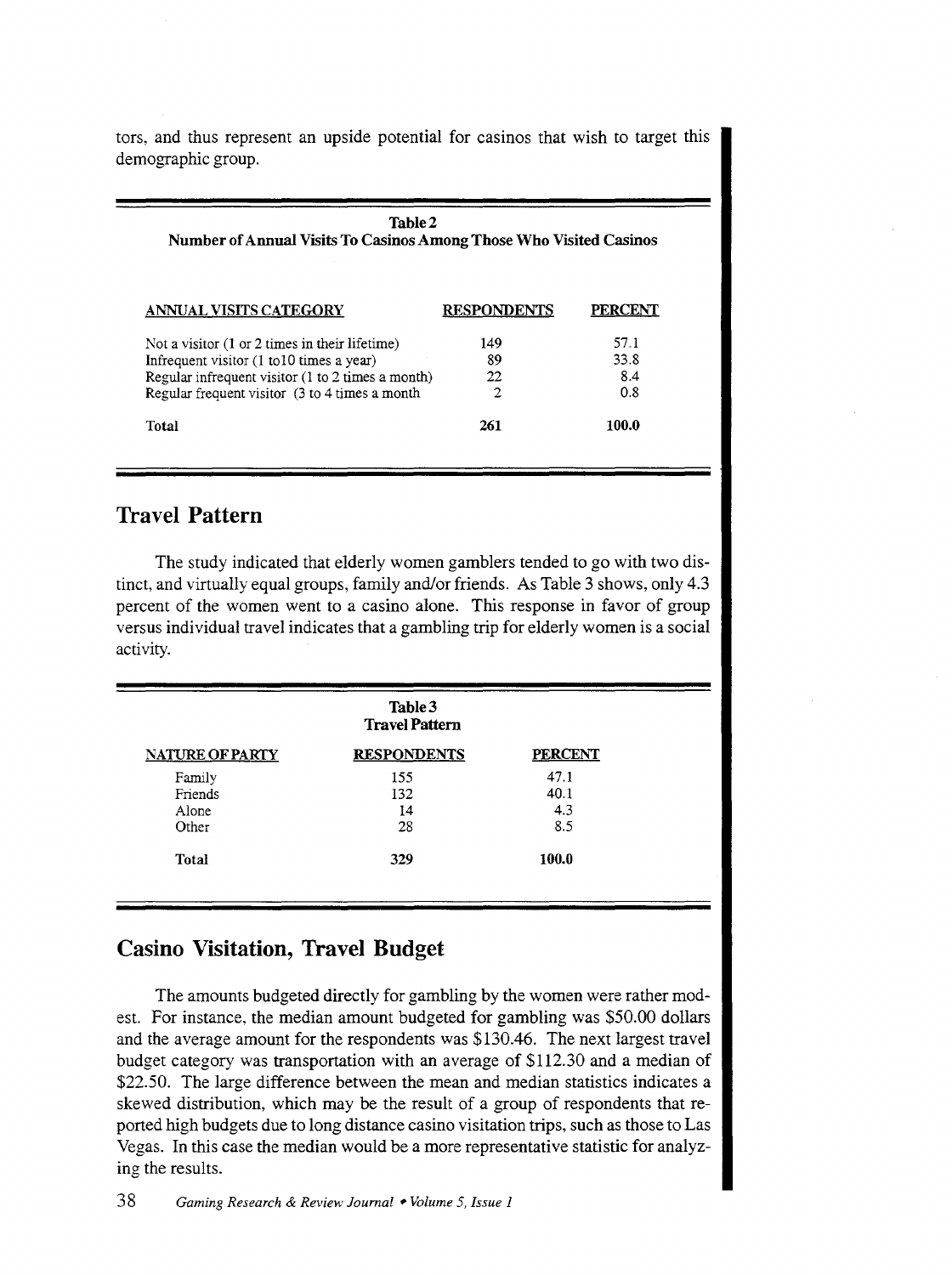| <b>Table 4</b><br><b>Casino Travel Budget</b> |                    |                                          |                                         |  |  |
|-----------------------------------------------|--------------------|------------------------------------------|-----------------------------------------|--|--|
| <b>BUDGET</b><br><b>CATEGORY</b>              | <b>RESPONDENTS</b> | <b>AVERAGE AMOUNT</b><br><b>BUDGETED</b> | <b>MEDIAN AMOUNT</b><br><b>BUDGETED</b> |  |  |
| Gambling                                      | 198                | \$130.46                                 | \$50.00                                 |  |  |
| Lodging                                       | 73                 | \$107.69                                 | \$70.00                                 |  |  |
| Transportation                                | 88                 | \$112.30                                 | \$22.50                                 |  |  |
| Food and Drink                                | 120                | \$48.95                                  | \$25.00                                 |  |  |
| Non-Gaming                                    | 52                 | \$94.69                                  | \$50.00                                 |  |  |

Measured in terms of the median, the budget for lodging would rank the highest at \$70.00. This would be followed by gambling and non-gambling budgeted expenditures, each at \$50.00. The amounts budgeted for food, drink and transportation rank fourth and fifth with almost equal median expenditures budgeted at \$25.00 and \$22.00, respectively.

### **Gambling Experience**

Most of the elderly women gamblers (37.3%) started casino gambling sometime between 1991 to the present period (see Table 5). Of this group (post 1991 period starters), the highest percentage (25.4%) started gambling sometime between 1994-1996. This may be partially explained by the rapid development of Indian Casinos in Michigan. Furthermore, as many of the gamblers in this group started casino gambling at such a late age, it may explain their comfort level and increasing popularity with low skill games such as slot machines.

| Table 5<br><b>Gambling Experience</b> |                   |                                     |                |  |
|---------------------------------------|-------------------|-------------------------------------|----------------|--|
| PERIOD WHEN<br><b>FIRST GAMBLED</b>   | <b>RESPONDENT</b> | <b>CUMULATIVE</b><br><b>PERCENT</b> | <b>PERCENT</b> |  |
| 1950-1960                             | 12                | 5.5                                 | 5.5            |  |
| 1961-1970                             | 24                | 11.1                                | 16.6           |  |
| 1971-1980                             | 40                | 18.4                                | 35.0           |  |
| 1981-1990                             | 60                | 27.7                                | 62.7           |  |
| 1991-present                          | 81                | 37.3                                | 100.0          |  |
| Total                                 | 217               | 100.0                               | 100.0          |  |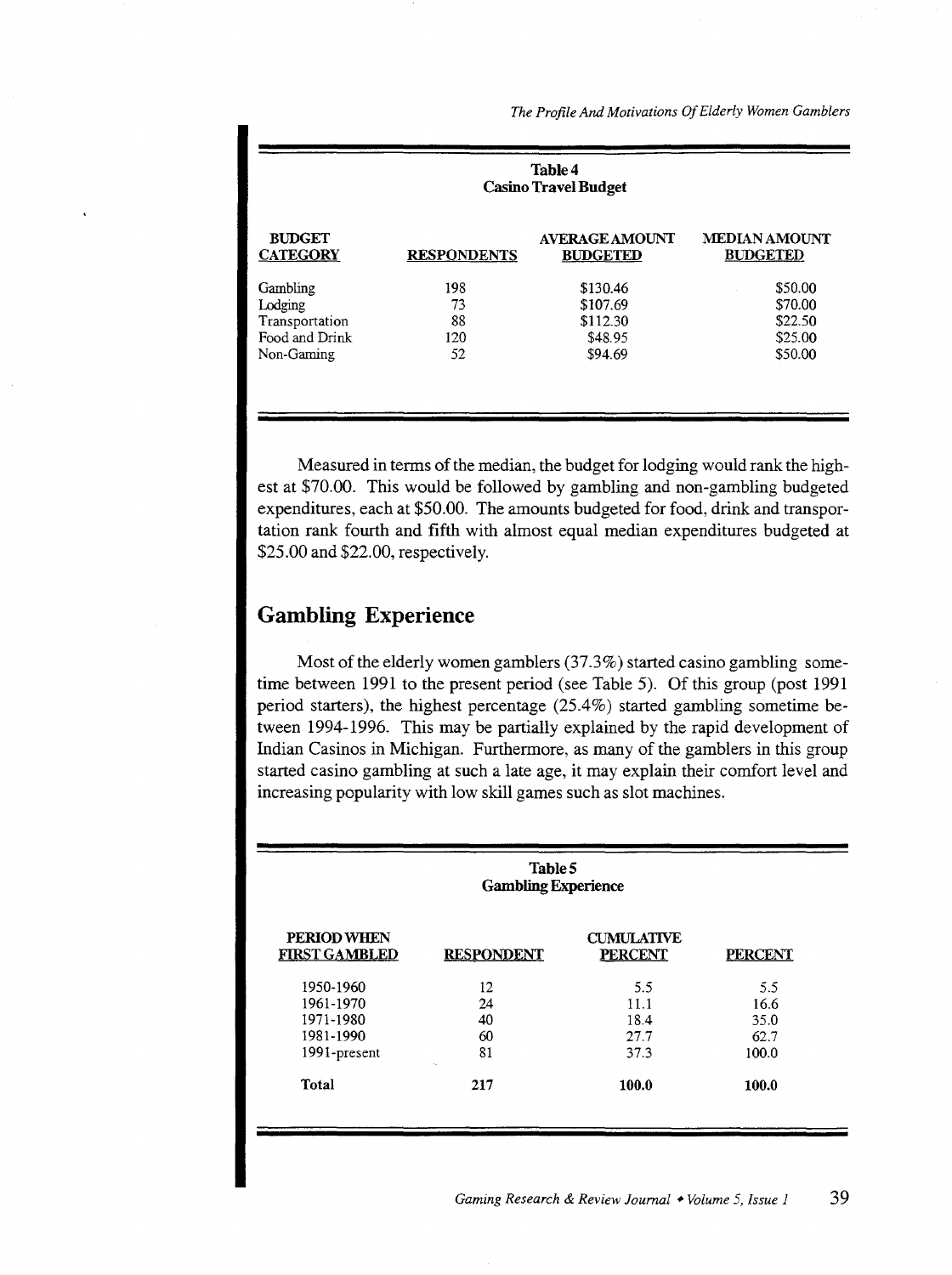#### **The "Regret Factor'': Money**

The survey results revealed that the respondents as a whole were disciplined in their spending habits. Only 2.5 percent said they always spent more than they intended, 44.6 percent stated that they sometimes spent more, but the majority (52.9 percent) stated they never spent more than they intended to. In any form of voluntary leisure activity, if the participant continuously spends more than originally intended, one may theorize that at some point the leisure experience could become negative. If the "regret factor" is high for an activity, it may negatively impact future purchase decisions by that group. In the case of the elderly women, it does not appear that is a problem.

#### **The "Regret Factor'': Time**

A similar analysis was also done by asking the respondents about their perception of time spent at casinos. Just as a "Regret Factor" can creep into a leisure activity with regard to money, the same may hold true for their time expenditure.

Overall, if participants feel that they are spending more time than they intended at an activity, the experience could become a negative one for them. However, the results of the survey indicated that only a very small percentage (3.4 percent) of the respondents stated that they always spent more time than they intended. There was an almost equal split between those that responded "sometimes" and

**The typical elderly women gambler is spending very little money on gambling on a per hour basis. In fact, the amount spent would compare on a per hour basis with an evening at a theatrical performance or concert.** 

"never" (49 percent and 48 percent). The implications of these results show that from a time expenditure standpoint this group does not consistently "regret" spending time at casino games.

#### **Time Spent on Casino Games Per Visit**

On average, the respondents in the study spent 4.54 hours on casino games per visit with a median response of 3.0 hours (see Table 6). The majority of the respondents spent between 0 and 4 hours in the casino actually gambling (70 percent). Only a small percentage (4.5 percent) spends between 15 and 25 hours at casino games on a typical visit. Based upon the majority responses, and median expenditures on gambling (\$50 per visit, previously stated in the article), the typical elderly women gambler is spending very little money on gambling on a per hour basis. In fact, the amount spent would compare on a per hour basis with an evening at a theatrical performance or concert.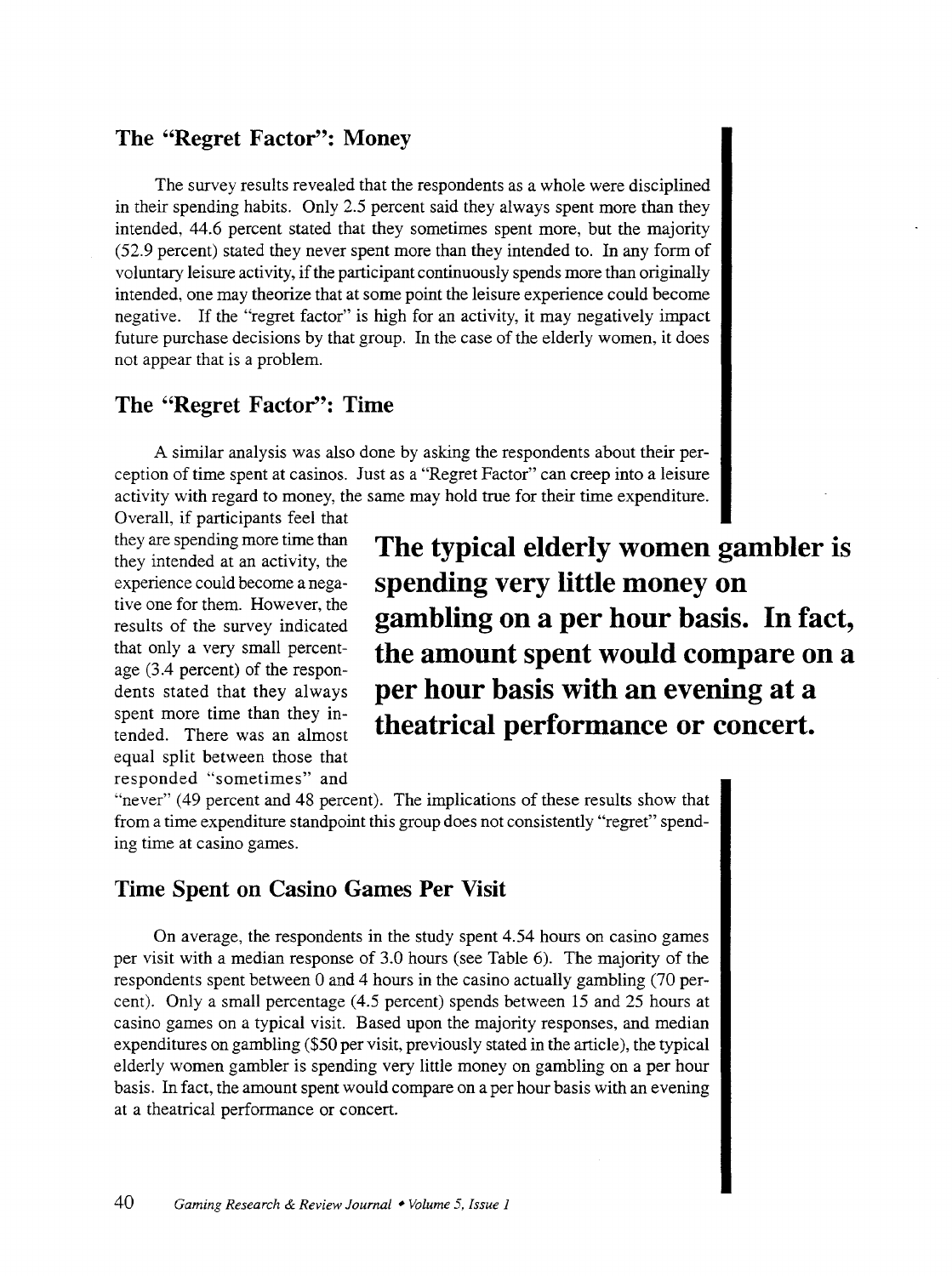| Table 6<br>Distribution Of Time Spent On Casino Games (Per Visit) |                    |                |                           |  |  |
|-------------------------------------------------------------------|--------------------|----------------|---------------------------|--|--|
| <b>HOURS</b>                                                      | <b>RESPONDENTS</b> | <b>PERCENT</b> | <b>CUMULATIVE PERCENT</b> |  |  |
| $0-2.0$                                                           | 77                 | 34.7           | 34.7                      |  |  |
| $2.01 - 4.0$                                                      | 78                 | 35.1           | 69.8                      |  |  |
| $4.01 - 6.0$                                                      | 31                 | 14.0           | 83.8                      |  |  |
| $6.01 - 8.0$                                                      | 12                 | 5.4            | 89.2                      |  |  |
| $8.01 - 10.0$                                                     | 6                  | 2.7            | 91.9                      |  |  |
| 10.01-15.0                                                        | 8                  | 3.6            | 95.5                      |  |  |
| 15.01-25.0                                                        | 10                 | 4.5            | 100.0                     |  |  |

### **Favorite Casino Games**

The overwhelming majority of the elderly women ranked slot machines (see Table 7) as their favorite casino game (81.5 percent). This is not a surprising number since slot machine play by the elderly can be readily observed by anyone walking through a casino. However, higher skill games such as Blackjack, though a distant second, nonetheless had more respondents than expected picking it as their favorite (18.9 percent). From the viewpoint of a casino, the survey results support the casino's focus on slot machines as a substantial percentage of their allocated floor space. Furthermore, if slots continue to be their higher margin games, then, the study results reinforce slot focus from a market demand perspective.

| Table 7<br><b>Favorite Casino Games</b> |                    |             |                                |                                                 |  |  |
|-----------------------------------------|--------------------|-------------|--------------------------------|-------------------------------------------------|--|--|
| <b>CASINO</b><br><b>GAMES</b>           | <b>RESPONDENTS</b> | <b>RANK</b> | <b>MEAN</b><br><b>RESPONSE</b> | PERCENTAGE SELECTING<br><b>GAME AS FAVORITE</b> |  |  |
| Slots                                   | 227                |             | 1.35                           | 81.5                                            |  |  |
| Blackjack                               | 148                | 2           | 3.15                           | 18.9                                            |  |  |
| Other                                   | 30                 | 3           | 3.7                            | 20.0                                            |  |  |
| Poker                                   | 120                | 4           | 3.74                           | .8                                              |  |  |
| Roulette                                | 120                |             | 4.0                            | 5.0                                             |  |  |

Specific question on the instrument: Please rank the following casino games (Ranking scale:  $1=$ Favorite- 5= Least favorite)

### **Elderly Women and Gambling Motivation**

The second part of the study was designed to elicit responses about their gambling motivations. A wide range of choices was listed so as to get as detailed a response rate as possible. A total of 19 gambling motivations (Table 8) were listed in the form of statements, and the respondents were asked to agree or dis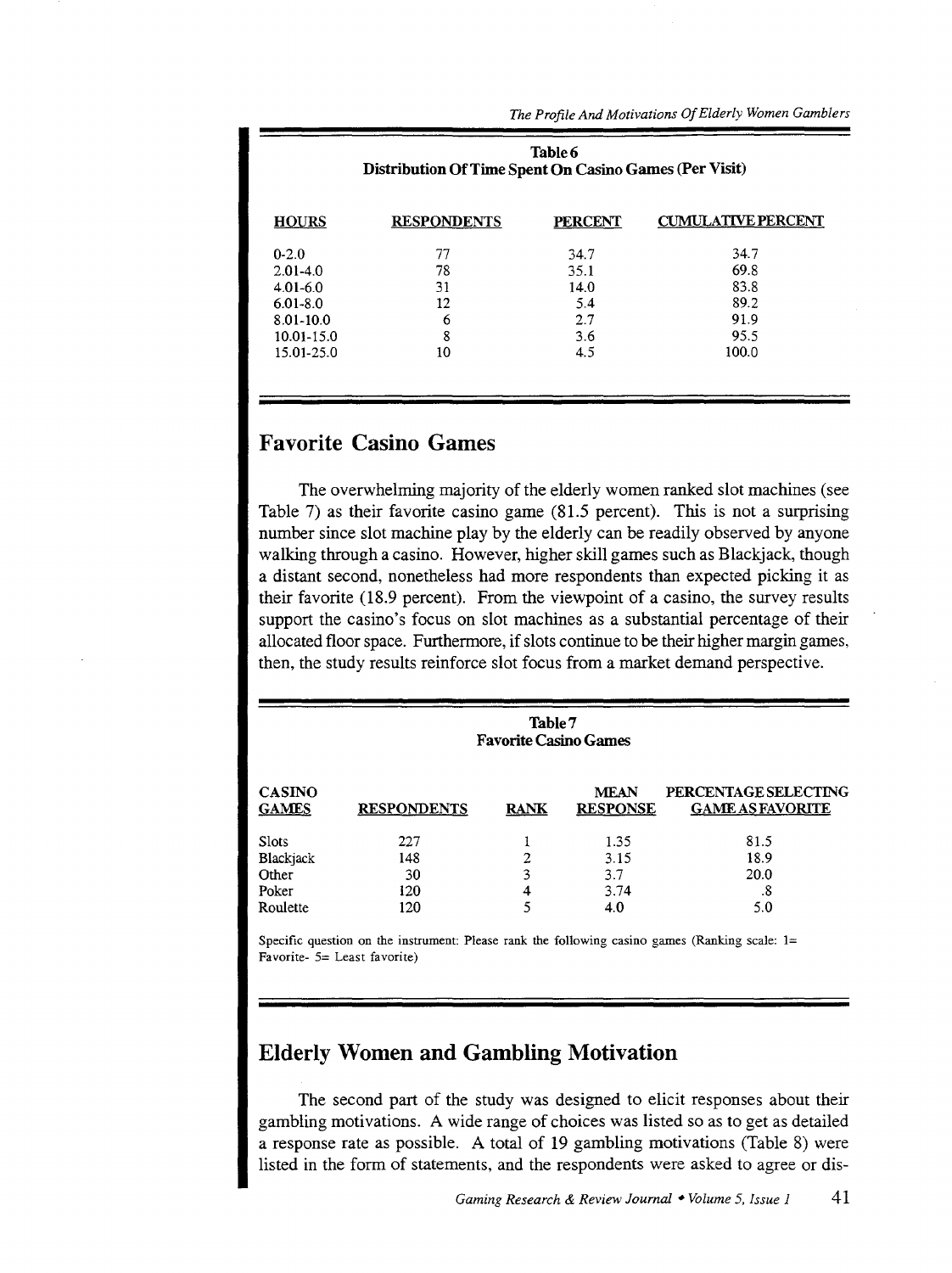agree with the statements on a five-point Likert Scale. In addition, the respondents were asked to list the top three reasons why they gamble.

| Table 8<br><b>Ranking Of Gambling Motivations Of Elderly Women Gamblers</b> |             |                    |         |  |
|-----------------------------------------------------------------------------|-------------|--------------------|---------|--|
| <b>GAMBLING MOTIVATIONS</b>                                                 | <b>RANK</b> | <b>RESPONDENTS</b> | MEAN(1) |  |
| PRIMARY MOTIVATORS                                                          |             |                    |         |  |
| Casinos are entertaining                                                    | 1           | 212                | 2.40    |  |
| Casinos are exciting                                                        | 2           | 217                | 2.46    |  |
| It is a people watching activity                                            | 3           | 210                | 2.49    |  |
| It is an escape from routine                                                | 4           | 209                | 2.51    |  |
| Gambling is entertaining                                                    | 5           | 201                | 2.57    |  |
| Gambling is an exciting activity                                            | 6           | 206                | 2.68    |  |
| <b>NEUTRAL FACTORS</b>                                                      |             |                    |         |  |
| It is something to fill time                                                | 7           | 207                | 3.04    |  |
| It is a convenient getaway                                                  | 8           | 209                | 3.07    |  |
| Winning provides a feeling of achievement                                   | 9           | 205                | 3.15    |  |
| <b>LESS IMPORTANT MOTIVATORS</b>                                            |             |                    |         |  |
| Meeting different people                                                    | 10          | 205                | 3.59    |  |
| An opportunity to test my abilities                                         | 11          | 206                | 3.72    |  |
| An opportunity to win a lot of money                                        | 12          | 207                | 3.76    |  |
| It keeps me socially active                                                 | 13          | 204                | 3.76    |  |
| An opportunity to learn something new                                       | 14          | 204                | 3.82    |  |
| Casinos offer many incentives                                               | 15          | 202                | 3.95    |  |
| Provides an opportunity to become                                           |             |                    |         |  |
| competent in a skill                                                        | 16          | 202                | 4.17    |  |
| Provides a sense of belonging                                               | 17          | 203                | 4.31    |  |
| I am addicted to gambling                                                   | 18          | 205                | 4.72    |  |
| Provides a source of income                                                 | 19          | 203                | 4.90    |  |

( 1) Measured on a scale where 1 equaled most important while 5 equaled not important.

The top reason why elderly women gamble is because they find that casinos are entertaining (mean response 2.40 on a 5 point scale). Taken together, elderly women ranked those motivations the highest, ranging from a mean of 2.40 to 2.68, that had to do with entertainment, excitement, people watching and break from the routine. This would imply that casinos need to keep the entertainment and social content in the casinos in order to continue to attract this segment.

The next group of motivations had response ratings from 3.04 to 3.15. These included factors such as a time filling activity, a convenient getaway and the feeling of achievement winning provides. However, as the average response to these motivations was closer to 3 on a scale of 1 to 5, these factors are more or less neutral.

The final group of motivations ranged in mean response from 3.59 to 4.90. These are considered as unimportant factors for elderly women gamblers. These include factors such as meeting different people (3.59), an opportunity to test my abilities (3.72), an opportunity to win a lot of money (3.76), incentives provided by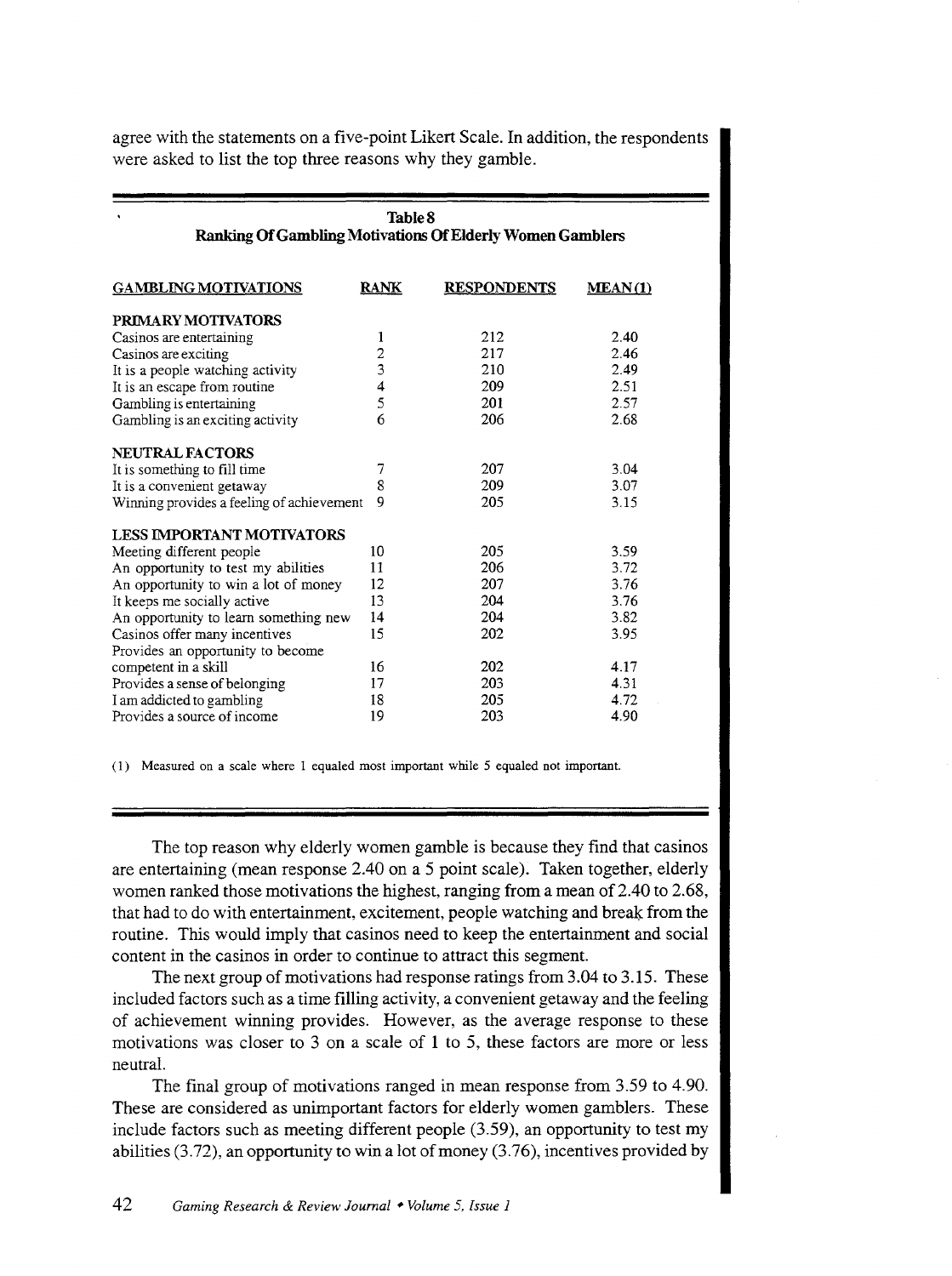casinos (3.95), addiction (4.72) and gambling as a source of income (4.90). It is important to note that the unimportant factors may be categorized into basically four categories:

- 1. Some aspect of socializing;
- 2. External motivations provided by casinos such as winning incentives;
- 3. A skill oriented motivation such as learning and testing abilities; and
- 4. A form of habitual activity such as addiction or regular source of income.

### **Top Reason Why Elderly Women Gamble (Response to open-ended question)**

The respondents were asked to list the top three reasons why they gamble. Table 9 summarizes the responses selected as their number one reason. A total of 132 responses were listed of which entertainment and excitement was the most popular choice (34 percent selected this as first choice). This was followed by those who considered winning and the challenging aspects of gambling important (25 percent). Approximately the same number (24 percent), selected some sort of time related reason as their first choice. Finally, socialization and external factors were selected by 11 percent and 6 percent as their first choice. Based upon this selection, it appears that most elderly women gamble because of some form of stimulation (excitement, entertainment, winning, and challenge).

| Table 9<br><b>Number One Reason Why Gamble</b><br>(Response to open ended questions) |                    |                   |  |
|--------------------------------------------------------------------------------------|--------------------|-------------------|--|
| <b>CATEGORY</b>                                                                      | <b>RESPONDENTS</b> | <b>PERCENTAGE</b> |  |
| Excitement/Entertainment                                                             | 45                 | 34.0%             |  |
| Winning/Challenge                                                                    | 33                 | 25.0              |  |
| Time related                                                                         | 32                 | 24.0              |  |
| (Time pass, getaway, something)<br>different, keeps busy)                            |                    |                   |  |
| Socialization                                                                        | 15                 | 11.0              |  |
| External factors                                                                     | 8                  | 6.0               |  |
| (Food, shows, atmosphere)                                                            |                    |                   |  |
| Total                                                                                | 132                | $100.0\%$         |  |

### **Impact of Gambling on Mental or Social Well Being**

Many recent studies (Walker, 1992; Eadington and Cornelius, 1993; Caldwell, 1988; O'Hyde,1978) have focused on problem gaming. The concern has been the negative impact of gambling as an activity or pastime. The gambling motivations previously discussed reveal the overall attitude with which this group views gambling as an activity. However, this research was particularly interested in finding if gambling as a recreation behavior has in anyway negatively impacted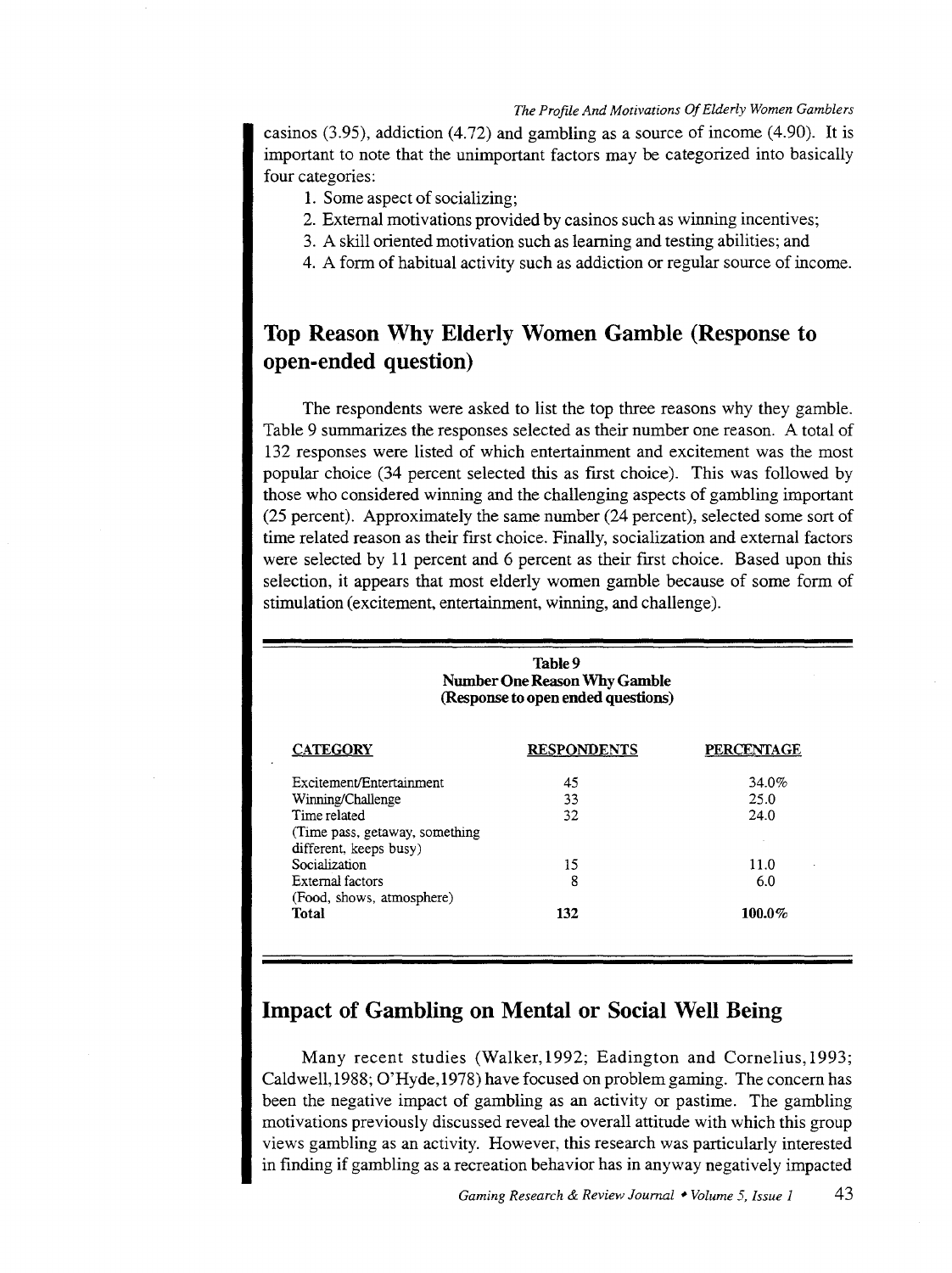elderly women gamblers (see Table 10). The set of the next four questions was designed to determine this about this group. The first three questions indirectly approach this question by revealing their mental attitude when they play. The last question directly asks them about negative impacts.

When asked if they felt guilty after gambling, 48.9 percent stated that they never felt guilty about gambling. Only 12.6 percent of the respondents stated that they felt guilty after a gaming experience and 38.5 percent said that they sometimes regretted the experience. By itself the question does not mean anything. However, taken together with the next two questions, which asked them if they were compelled to return to recoup losses and whether they could stop when they were ahead, reveals a group that is quite disciplined in its gambling behavior. Fully, 90.1 percent said they are never compelled to return and win back their losses, and 40.6 percent of the respondents said that they could stop when they were ahead. However, approximately an equal number (43.2 percent) stated that they could only stop (when ahead) sometimes.

| Table 10<br><b>Mental Attitude When Gambling</b> |                                                |                      |                                     |  |  |  |
|--------------------------------------------------|------------------------------------------------|----------------------|-------------------------------------|--|--|--|
| <b>MENTAL</b><br><b>ATTITUDE</b>                 | <b>RESPONDENTS</b>                             | <b>PERCENT</b>       | <b>CUMULATIVE</b><br><b>PERCENT</b> |  |  |  |
| Do you regret having gambled?                    |                                                |                      |                                     |  |  |  |
| Yes 29<br>Sometimes<br>Never                     | 12.6<br>89.0<br>113.0                          | 12.6<br>38.5<br>48.9 | 51.1<br>100.0                       |  |  |  |
|                                                  | Are you compelled to return and recoup losses? |                      |                                     |  |  |  |
| Yes <sub>1</sub><br>Sometimes<br>Never           | 0.4<br>22.0<br>210.0                           | 0.4<br>9.4<br>90.1   | 9.9<br>100.0                        |  |  |  |
| Is it hard to stop when you are winning?         |                                                |                      |                                     |  |  |  |
| Yes 37<br>Sometimes<br>Never                     | 16.2<br>99.0<br>93.0                           | 16.2<br>43.2<br>40.6 | 59.4<br>100.0                       |  |  |  |

# **Synthesis, Implications of Study Results and Conclusion**

The study results indicate that there is a large and untapped market of elderly women that have not taken up gambling as a leisure activity. Those that do frequent casinos are a gregarious group, generally travelling with friends or relatives. At the casino they spend an average of 4.54 hours on casino games. Their expenditure pattern reveals that their casino visits are balanced between gambling and nongambling activities. As a group, the current set of elderly women gamblers is not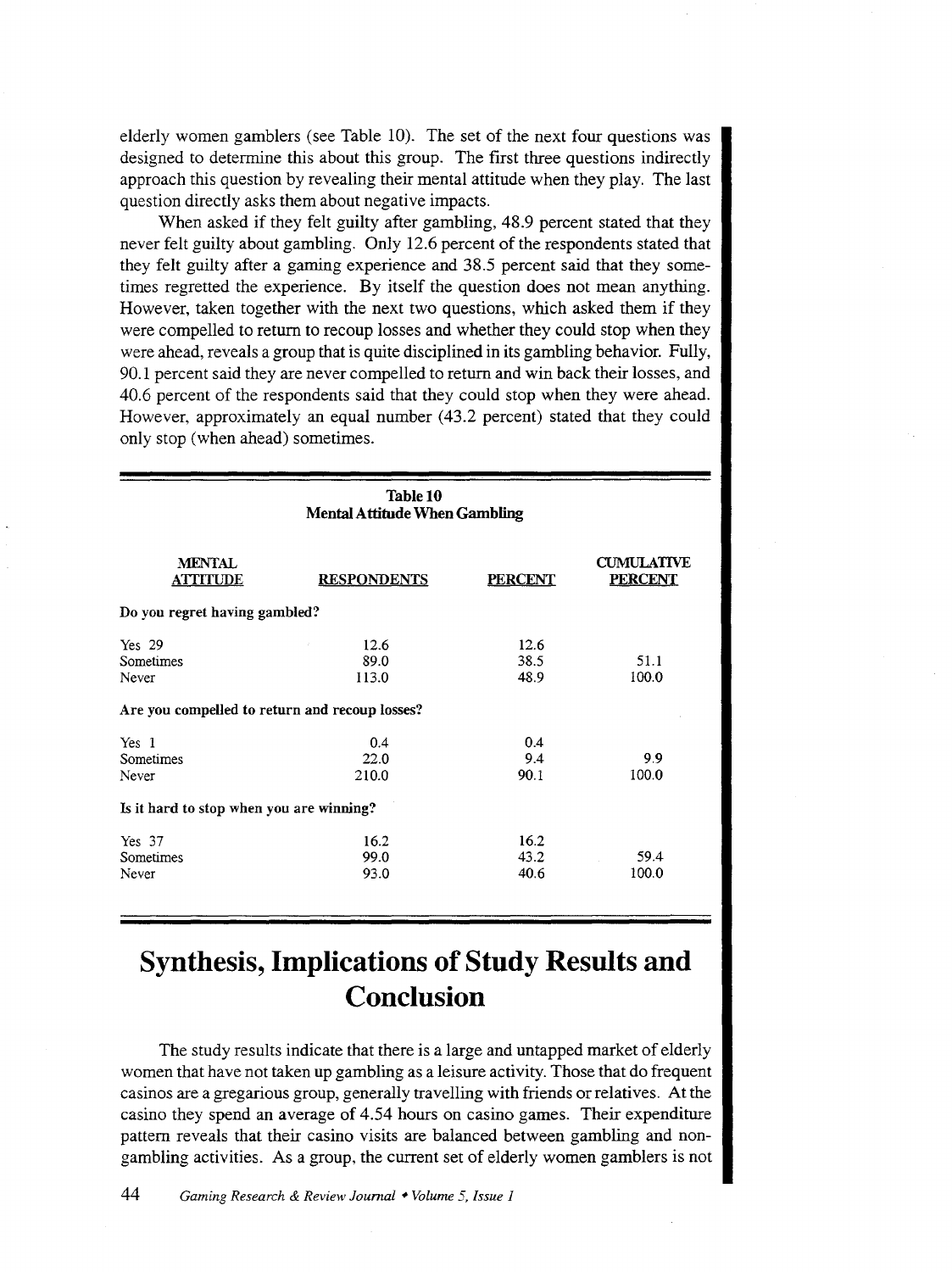very experienced, as a large percentage started to gamble only after 1991. This lack of experience and resulting low skill level has resulted in the overwhelming popularity of slot machines as the game of choice. The primary motivation for gambling with elderly women is excitement and entertainment. While this supports some of the previous studies on gambling motivations (O'Hyde, 1978; Walker, 1992; and Freestone, 1997), the particular contribution of this study is that it has identified the motivations of a particular demographic cohort, elderly women.

Money, reliance on source of income and addiction do not appear to be motivators for this group. As such, problem gaming is not expected to be a problem with elderly women gamblers. This is further supported by their responses to questions which revealed they do not suffer from the "regret factors" of money or time. While approximately half the respondents felt guilty at least sometimes, as a group, their overall mental attitude towards casino gambling is disciplined.

### **References**

- Brenner, R., & Brenner, G. A. (1990). *Gambling and speculation: A theory, a history and a future of some human decisions.* Cambridge, England: Cambridge University Press.
- Caldwell, G. T., Young, S., Dickerson, M. G., & McMillan, J. (1988). *Casino development for Canberra: Social impact report.* Canberra, Australia: Commonwealth of Australia.
- Devreux, E. C. (1980). *Gambling and the social structure: A sociological study of lotteries and\_horse racing in contemporary America.* New York: Arno Press.
- Eadington, W. R. & Cornelius, J. A. (Eds.). (1993). *Gambling behavior and problem gambling*. Reno, NV: Institute for the Study of Gambling and Commercial Gaming.
- Freestone, F. (1997, April). *Western Mail.* [Note: Complete citation not available at press time. Contact the authors for further information- the Editor].

Glassman, E. W. (1995). *Approaches to psychology.* London: Open University Press.

Martinez, T. M. (1983). *The gambling scene: Why people gamble*. Springfield IL: C.C. Thomas.

O'Hyde, M. (1978). *Addictions: Gambling, smoking, cocaine and others.* New York: McGraw Hill.

SPSS. (1999). *Statistical package for social sciences.* Chicago, IL: SPSS Inc.

Tee, N. (1964). *Gambling in Sweden.* Totowa, N.J.: Bedminster Press.

Tokarski, W. (1993). Later life activity from European perspectives. In Kelly, J. R. (Ed.) *Activity and aging: Staying involved in later life.* Newbury Park, CA: Sage.

Walker, M. B. (1992). *The psychology of gambling.* Oxford, England: Pergamon Press.

Wykes, A. ( 1964). *Gambling.* London: Aldus Books.